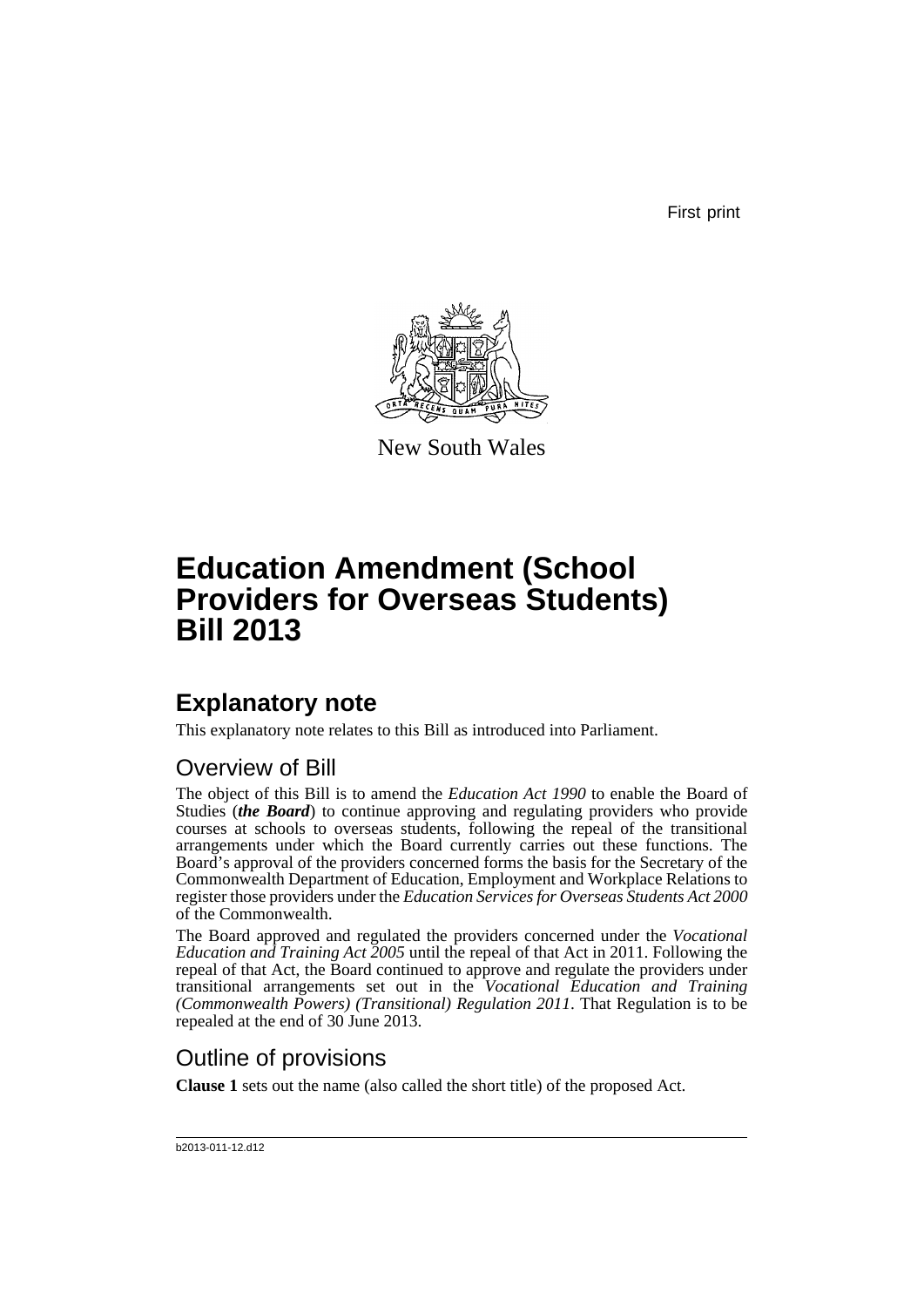Explanatory note

**Clause 2** provides for the commencement of the proposed Act on 1 July 2013.

### **Schedule 1 Amendment of Education Act 1990 No 8**

**Schedule 1 [1]–[3]** make amendments by way of statute law revision, relating to a change of Department name.

**Schedule 1 [4]** amends the *Education Act 1990* by inserting a new Part 7A into that Act to give effect to the object outlined in the Overview above. **Schedule 1 [5]** makes a consequential amendment.

**Schedule 1 [6]** enables a person to apply to the Administrative Decisions Tribunal (*the Tribunal*) for the review of certain decisions of the Board under the new Part 7A. The decisions concerned are decisions to refuse to grant approval under that Part or decisions to impose conditions on, amend, suspend or cancel such an approval. **Schedule 1 [7]** makes a consequential amendment.

**Schedule 1 [8]** enables a person to apply to the Tribunal for a review if the Board fails to determine the person's application for an approval under the new Part 7A within 5 months of lodging the application.

**Schedule 1 [9]** makes an amendment that is related to the power set out in the new Part 7A (proposed section 83D) to inspect the premises of approved providers and the schools at which the courses concerned are provided. In particular, the proposed amendment ensures that a Board inspector who is carrying out an inspection under proposed section 83D has (at all reasonable times) full and free access to the premises and any documents on the premises, and may remove or make copies of any such documents.

**Schedule 1 [10]** provides for the issue of evidentiary certificates by the Board.

**Schedule 1 [11]** enables the Board to make rules that provide guidance with respect to the requirements for approval set out in the new Part 7A.

**Schedule 1 [12]** enacts a savings and transitional regulation-making power.

**Schedule 1 [13]** enacts provisions of a savings and transitional nature as a consequence of the repeal of the *Vocational Education and Training (Commonwealth Powers) (Transitional) Regulation 2011* and the enactment of the proposed Act.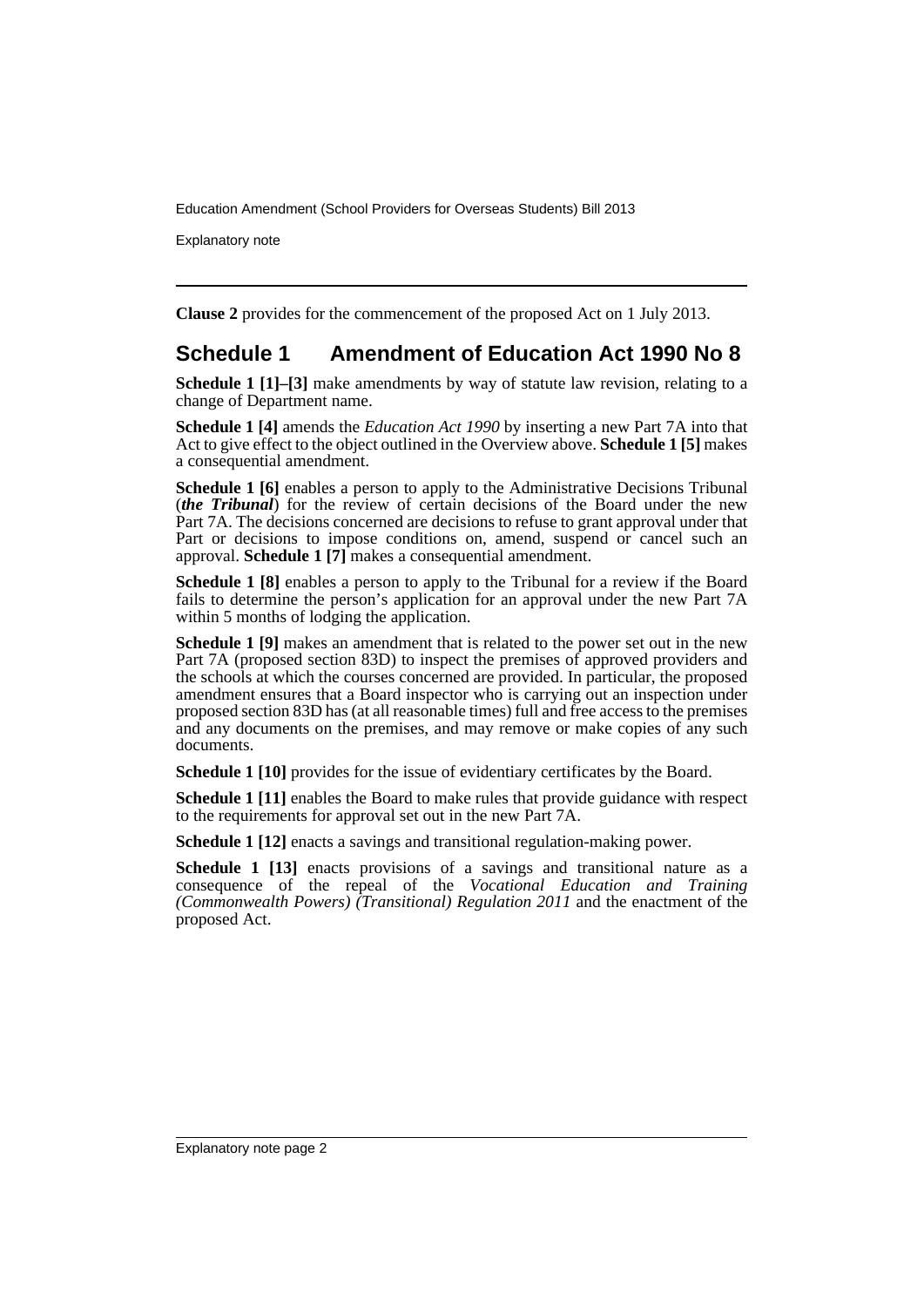First print



New South Wales

# **Education Amendment (School Providers for Overseas Students) Bill 2013**

## **Contents**

|                                                 | Page |
|-------------------------------------------------|------|
| Name of Act                                     |      |
| 2 Commencement                                  |      |
| Schedule 1 Amendment of Education Act 1990 No 8 |      |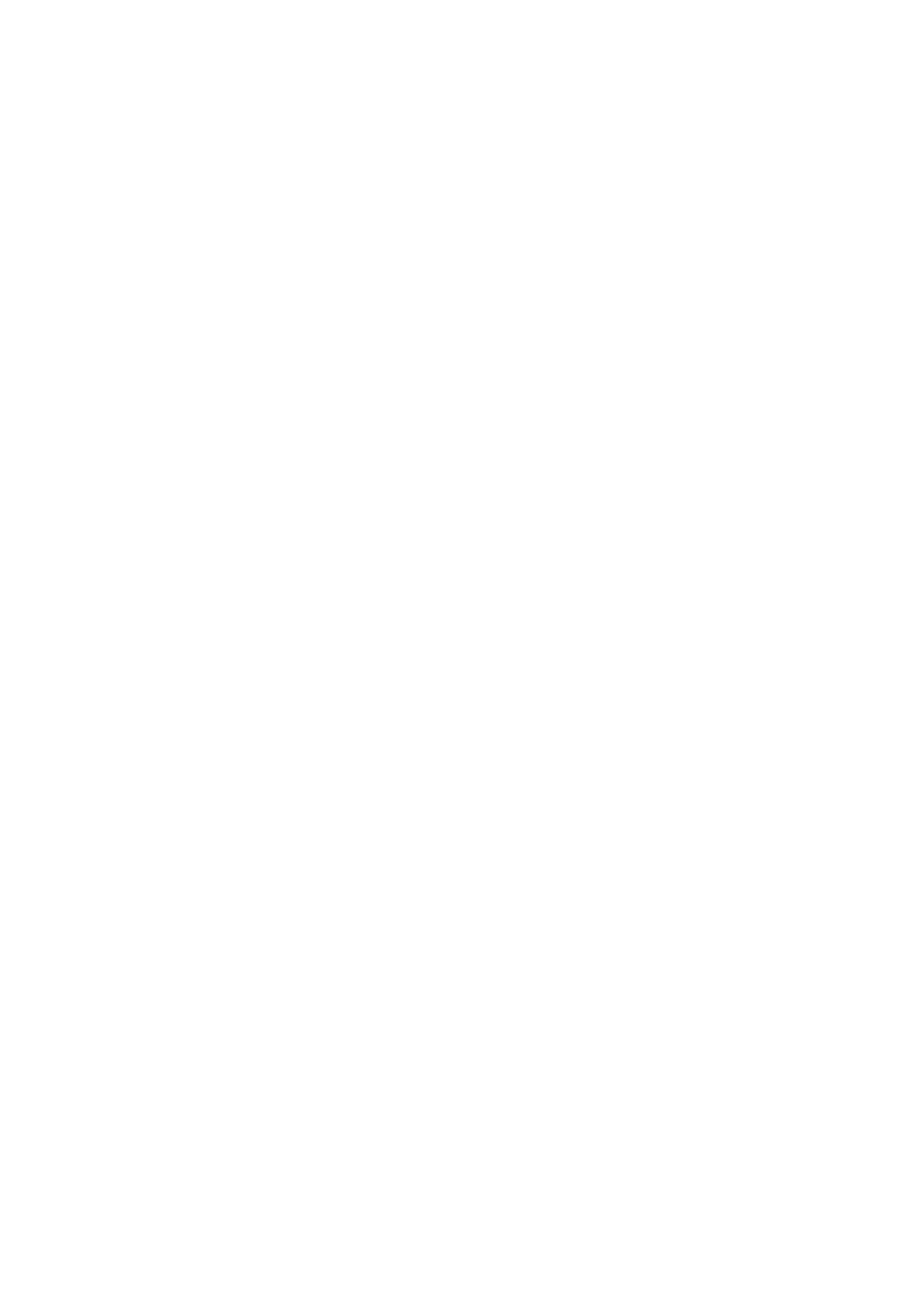

New South Wales

# **Education Amendment (School Providers for Overseas Students) Bill 2013**

No , 2013

### **A Bill for**

An Act to amend the *Education Act 1990* in relation to approving providers to provide courses at schools to overseas students; and for related purposes.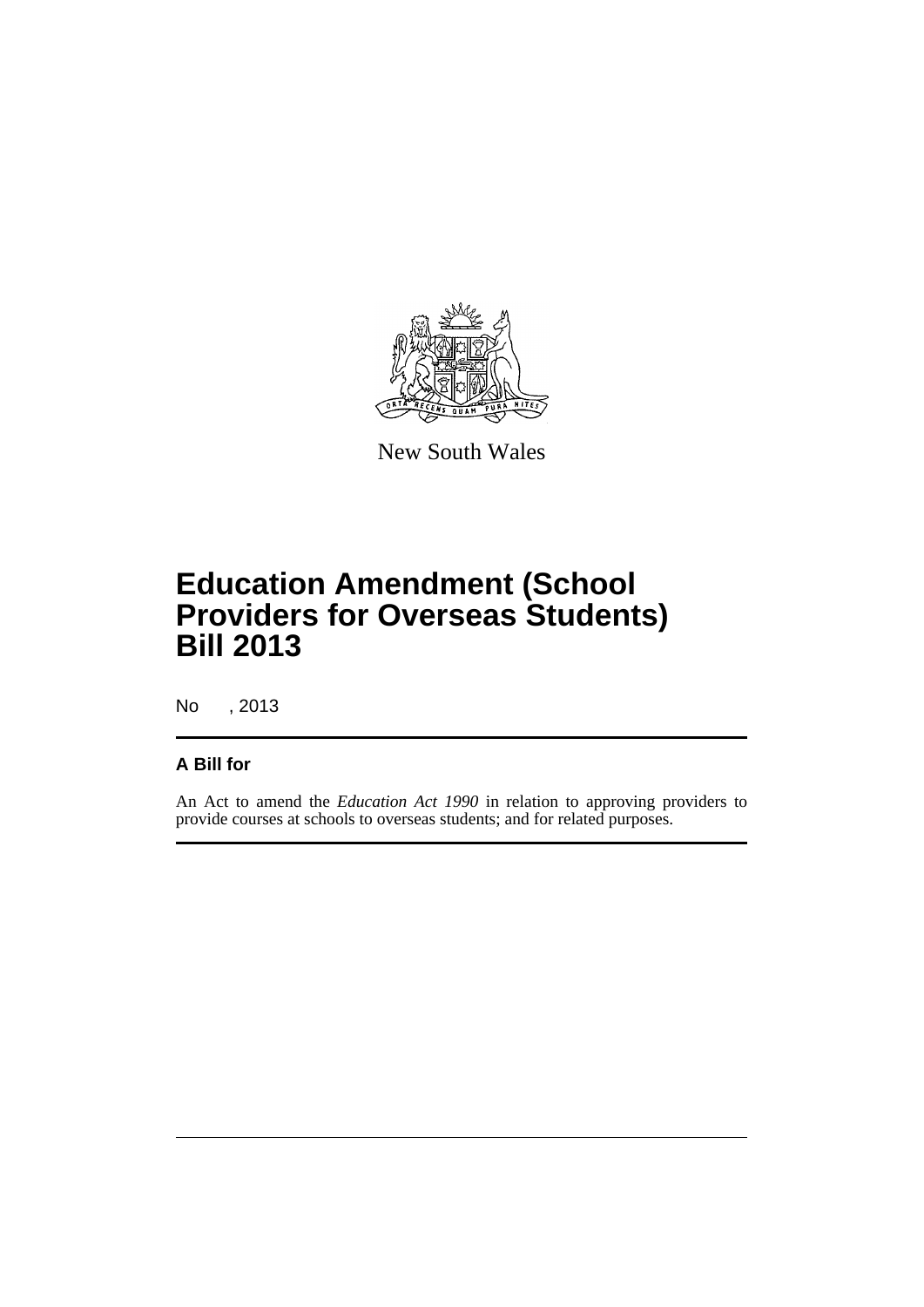<span id="page-5-1"></span><span id="page-5-0"></span>

| The Legislature of New South Wales enacts: |                                                                                           |                     |
|--------------------------------------------|-------------------------------------------------------------------------------------------|---------------------|
|                                            | Name of Act                                                                               | 2                   |
|                                            | This Act is the Education Amendment (School Providers for Overseas<br>Students) Act 2013. | 3<br>$\overline{4}$ |
|                                            | <b>Commencement</b>                                                                       | 5                   |
|                                            | This Act commences, or is taken to have commenced, on 1 July 2013.                        | 6                   |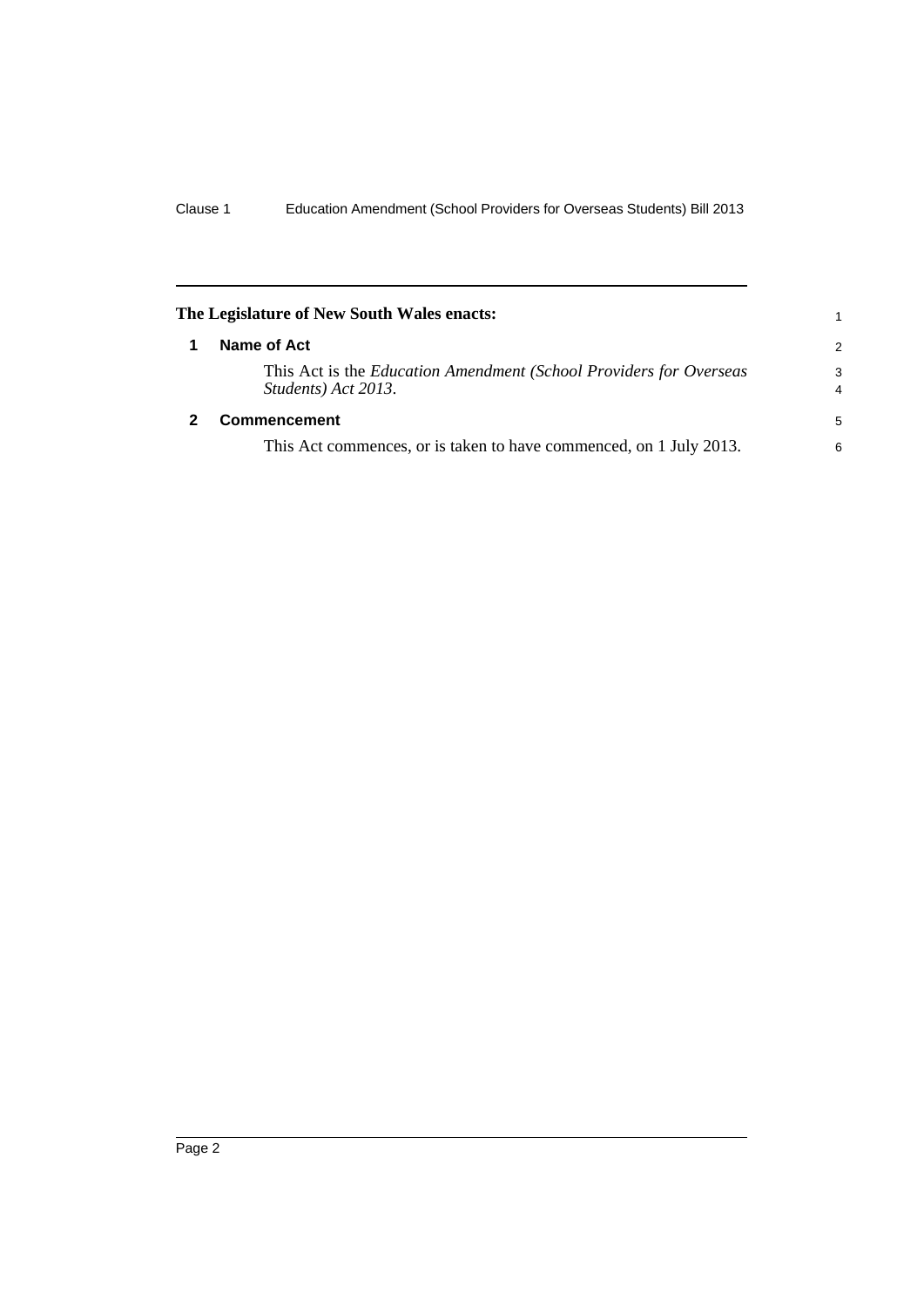Amendment of Education Act 1990 No 8 Schedule 1

<span id="page-6-0"></span>

|       | <b>Schedule 1</b>                                                                                                                                                                                                                             | <b>Amendment of Education Act 1990 No 8</b>                                                                                                              | $\mathbf{1}$        |  |  |  |
|-------|-----------------------------------------------------------------------------------------------------------------------------------------------------------------------------------------------------------------------------------------------|----------------------------------------------------------------------------------------------------------------------------------------------------------|---------------------|--|--|--|
| $[1]$ |                                                                                                                                                                                                                                               | <b>Section 3 Definitions</b>                                                                                                                             | 2                   |  |  |  |
|       |                                                                                                                                                                                                                                               | Insert in alphabetical order in section $3(1)$ :                                                                                                         | 3                   |  |  |  |
|       |                                                                                                                                                                                                                                               | <b>Department</b> means the Department of Education<br>and<br>Communities.                                                                               | $\overline{4}$<br>5 |  |  |  |
| $[2]$ |                                                                                                                                                                                                                                               | Sections 3 (1) (definition of "Director-General"), 22A (1), 26D (1),<br>26L (2) (f) and 28 (5) (e)                                                       | 6<br>$\overline{7}$ |  |  |  |
|       |                                                                                                                                                                                                                                               | Omit "Department of Education and Training" wherever occurring.                                                                                          | 8                   |  |  |  |
|       |                                                                                                                                                                                                                                               | Insert instead "Department".                                                                                                                             | 9                   |  |  |  |
| $[3]$ |                                                                                                                                                                                                                                               | Section 26C (1) (b) and (2) (c)                                                                                                                          | 10                  |  |  |  |
|       |                                                                                                                                                                                                                                               | Omit "Department of Education and Training" wherever occurring.                                                                                          | 11                  |  |  |  |
|       |                                                                                                                                                                                                                                               | Insert instead "Department of Education and Communities".                                                                                                | 12                  |  |  |  |
| [4]   | Part 7A                                                                                                                                                                                                                                       |                                                                                                                                                          | 13                  |  |  |  |
|       |                                                                                                                                                                                                                                               | Insert after Part 7:                                                                                                                                     | 14                  |  |  |  |
|       |                                                                                                                                                                                                                                               | Part 7A Approval to provide courses to overseas<br><b>students</b>                                                                                       | 15<br>16<br>17      |  |  |  |
|       | Note. The approval by the Board of providers to provide courses at schools to overseas<br>students forms the basis of the registration of those providers under the Education<br>Services for Overseas Students Act 2000 of the Commonwealth. |                                                                                                                                                          |                     |  |  |  |
|       | 83A                                                                                                                                                                                                                                           | Interpretation                                                                                                                                           | 20                  |  |  |  |
|       |                                                                                                                                                                                                                                               | In this Part:                                                                                                                                            | 21                  |  |  |  |
|       |                                                                                                                                                                                                                                               | <i>approval</i> means an approval of a provider granted by the Board<br>under this Part.                                                                 | 22<br>23            |  |  |  |
|       |                                                                                                                                                                                                                                               | <i>approved provider</i> means a provider who is for the time being<br>approved by the Board under this Part to provide courses to<br>overseas students. | 24<br>25<br>26      |  |  |  |
|       |                                                                                                                                                                                                                                               | <b>Commonwealth Act means the Education Services for Overseas</b><br>Students Act 2000 of the Commonwealth.                                              | 27<br>28            |  |  |  |
|       |                                                                                                                                                                                                                                               | <i>provider</i> has the same meaning as it has in the Commonwealth<br>Act.                                                                               | 29<br>30            |  |  |  |
|       | 83B                                                                                                                                                                                                                                           | Board responsible for approving providers                                                                                                                | 31                  |  |  |  |
|       |                                                                                                                                                                                                                                               | For the purposes of the Commonwealth Act, the Board is<br>responsible for approving providers to provide courses at                                      | 32<br>33            |  |  |  |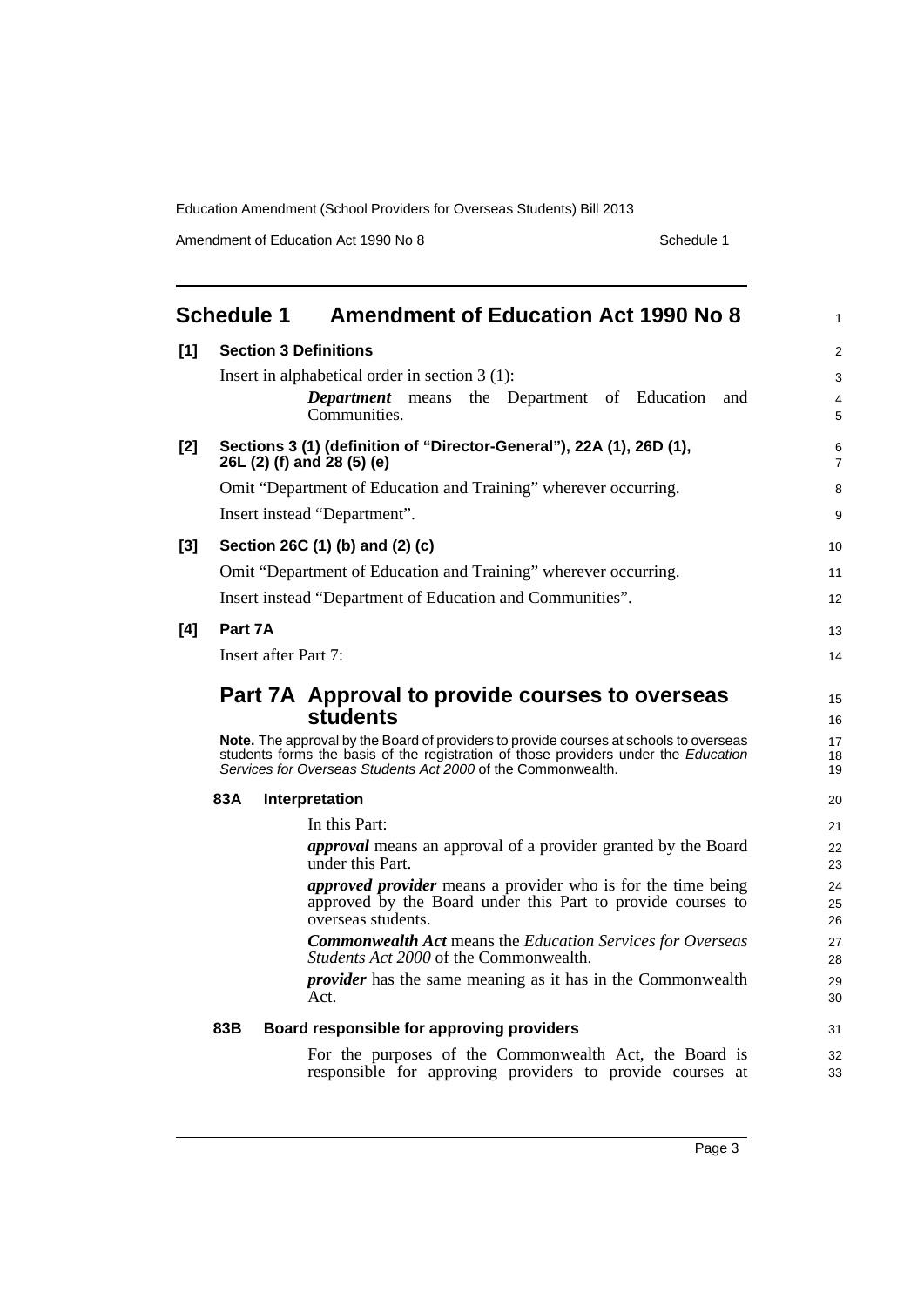Schedule 1 Amendment of Education Act 1990 No 8

government schools or non-government schools to overseas students who are enrolled at those schools.

**Note.** Accordingly, the Board is a designated authority for the purposes of the Commonwealth Act.

#### **83C Approval to provide courses to overseas students**

- (1) The Board may, on the application of a provider, approve the provider to provide courses at a government school or registered non-government school to overseas students enrolled at the school.
- (2) An approval may (according to the terms of the approval) apply to such courses generally, to specified classes of such courses or to a specified course or courses.
- (3) An application for approval must be in such form, and be accompanied by such fee, as the Board may determine.
- (4) The Board may require an applicant to furnish further information in relation to the application.
- (5) An approval has effect for such period as is specified in the approval, commencing on a date so specified.
- (6) Approval may be granted unconditionally or subject to such conditions (which may be imposed when the approval is granted or at any later time) as the Board determines.
- (7) Examples of the conditions that may be imposed include the following:
	- (a) conditions specifying the premises in or from which the courses to which the approval relates are to be conducted,
	- (b) conditions requiring the payment (including periodic payment while the approval remains in force) of fees to the Board in respect of the approval.
- (8) The Board must not refuse an application for approval except on the grounds that:
	- (a) the applicant has not furnished such further information in relation to the application as the Board requires, or
	- (b) the Board has reasonable grounds to believe that the applicant will not comply with the national code (within the meaning of the Commonwealth Act), or
	- (c) the Board is not satisfied that all relevant Commonwealth criteria are met.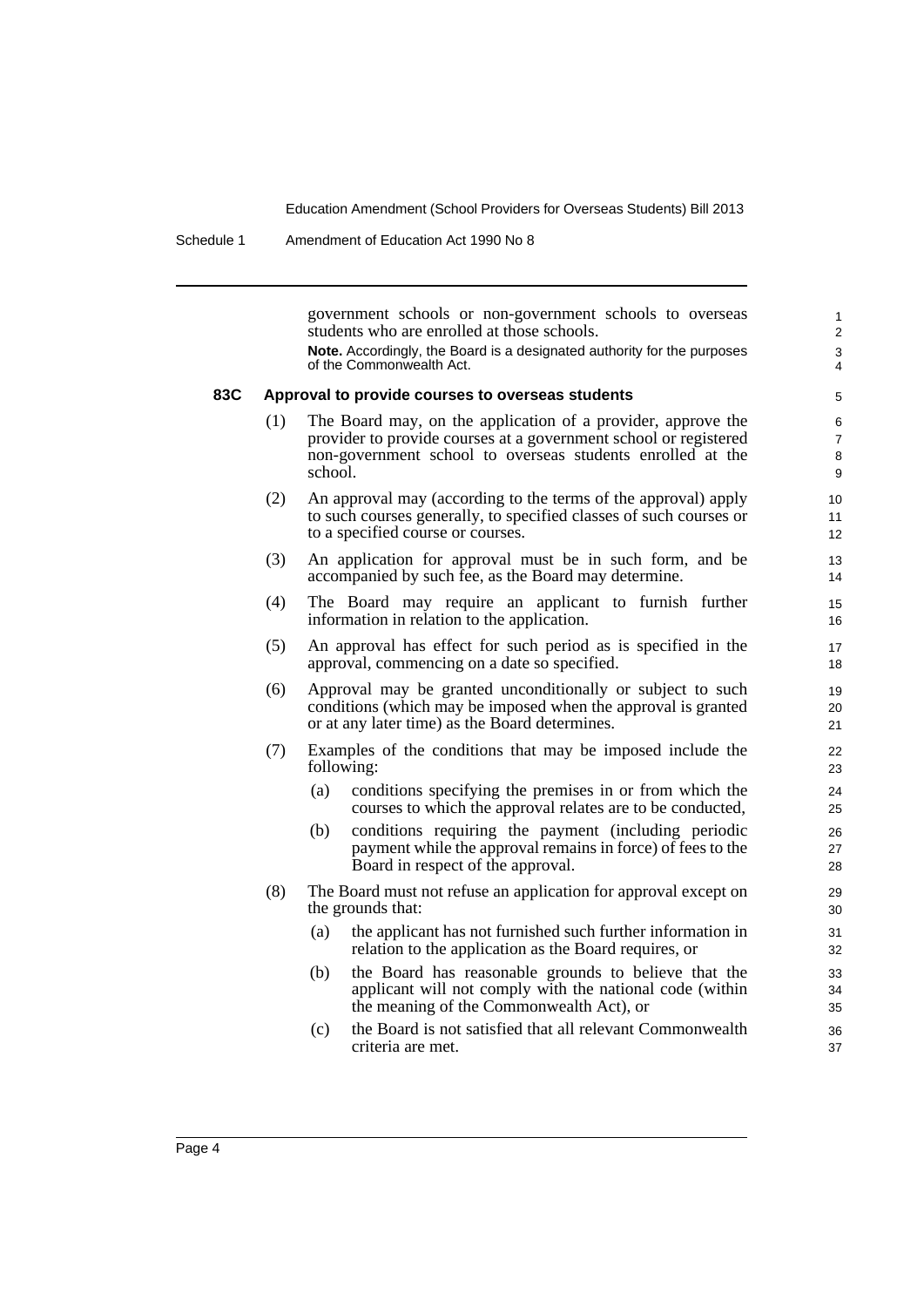Amendment of Education Act 1990 No 8 Schedule 1

|     | (9)                                                                                                                                                                                                                                                                                                                                     | In this section, <i>relevant Commonwealth criteria</i> , in relation to an<br>application for approval, means the criteria that the Board (in its<br>role as a designated authority within the meaning of the<br>Commonwealth Act) is required to certify as having been met for<br>the purposes of recommending that the applicant be registered as<br>a provider under the Commonwealth Act. | $\mathbf{1}$<br>$\overline{2}$<br>3<br>4<br>5<br>6 |  |  |  |  |
|-----|-----------------------------------------------------------------------------------------------------------------------------------------------------------------------------------------------------------------------------------------------------------------------------------------------------------------------------------------|------------------------------------------------------------------------------------------------------------------------------------------------------------------------------------------------------------------------------------------------------------------------------------------------------------------------------------------------------------------------------------------------|----------------------------------------------------|--|--|--|--|
| 83D |                                                                                                                                                                                                                                                                                                                                         | <b>Inspection of premises</b>                                                                                                                                                                                                                                                                                                                                                                  | $\overline{7}$                                     |  |  |  |  |
|     | The Board may arrange for the premises of an approved provider,<br>or any school at which an approved provider provides courses for<br>overseas students, to be inspected by a Board inspector for the<br>purposes of this Part, including for the purposes of monitoring<br>compliance with the conditions of the provider's approval. |                                                                                                                                                                                                                                                                                                                                                                                                |                                                    |  |  |  |  |
| 83E | Amendment, suspension or cancellation of approval<br>13                                                                                                                                                                                                                                                                                 |                                                                                                                                                                                                                                                                                                                                                                                                |                                                    |  |  |  |  |
|     | (1)                                                                                                                                                                                                                                                                                                                                     | The Board may, on its own motion or on the application of any<br>person or body, do any of the following in relation to an approval:                                                                                                                                                                                                                                                           | 14<br>15                                           |  |  |  |  |
|     |                                                                                                                                                                                                                                                                                                                                         | (a)<br>amend the approval so that it applies to different courses,                                                                                                                                                                                                                                                                                                                             | 16                                                 |  |  |  |  |
|     |                                                                                                                                                                                                                                                                                                                                         | revoke or amend any condition of the approval,<br>(b)                                                                                                                                                                                                                                                                                                                                          | 17                                                 |  |  |  |  |
|     |                                                                                                                                                                                                                                                                                                                                         | (c)<br>impose additional conditions on the approval,                                                                                                                                                                                                                                                                                                                                           | 18                                                 |  |  |  |  |
|     |                                                                                                                                                                                                                                                                                                                                         | (d)<br>suspend or cancel the approval.                                                                                                                                                                                                                                                                                                                                                         | 19                                                 |  |  |  |  |
|     | (2)                                                                                                                                                                                                                                                                                                                                     | The suspension of an approval may be lifted at any time by the<br>Board. Before lifting the suspension, the Board may require the<br>payment of a fee determined by the Board.                                                                                                                                                                                                                 | 20<br>21<br>22                                     |  |  |  |  |
|     | (3)                                                                                                                                                                                                                                                                                                                                     | The Board may not suspend or cancel an approval except on one<br>or more of the following grounds:                                                                                                                                                                                                                                                                                             | 23<br>24                                           |  |  |  |  |
|     |                                                                                                                                                                                                                                                                                                                                         | (a)<br>the approved provider concerned requests the suspension<br>or cancellation.                                                                                                                                                                                                                                                                                                             | 25<br>26                                           |  |  |  |  |
|     |                                                                                                                                                                                                                                                                                                                                         | the approved provider is no longer providing courses for<br>(b)<br>overseas students,                                                                                                                                                                                                                                                                                                          | 27<br>28                                           |  |  |  |  |
|     |                                                                                                                                                                                                                                                                                                                                         | (c)<br>the approved provider has ceased to exist,                                                                                                                                                                                                                                                                                                                                              | 29                                                 |  |  |  |  |
|     |                                                                                                                                                                                                                                                                                                                                         | (d)<br>provider<br>has<br>the<br>the<br>approved<br>contravened<br>Commonwealth Act, the national code (within<br>the<br>meaning of that Act) or a regulation under that Act,                                                                                                                                                                                                                  | 30<br>31<br>32                                     |  |  |  |  |
|     |                                                                                                                                                                                                                                                                                                                                         | the Board has reasonable grounds to believe that one or<br>(e)<br>more of the relevant Commonwealth criteria are not met,                                                                                                                                                                                                                                                                      | 33<br>34                                           |  |  |  |  |
|     |                                                                                                                                                                                                                                                                                                                                         | (f)<br>the approved provider has contravened this Part or a<br>condition of the provider's approval.                                                                                                                                                                                                                                                                                           | 35<br>36                                           |  |  |  |  |
|     | (4)                                                                                                                                                                                                                                                                                                                                     | In this section, <i>relevant Commonwealth criteria</i> , in relation to an<br>approval, means the criteria that the Board (in its role as a                                                                                                                                                                                                                                                    | 37<br>38                                           |  |  |  |  |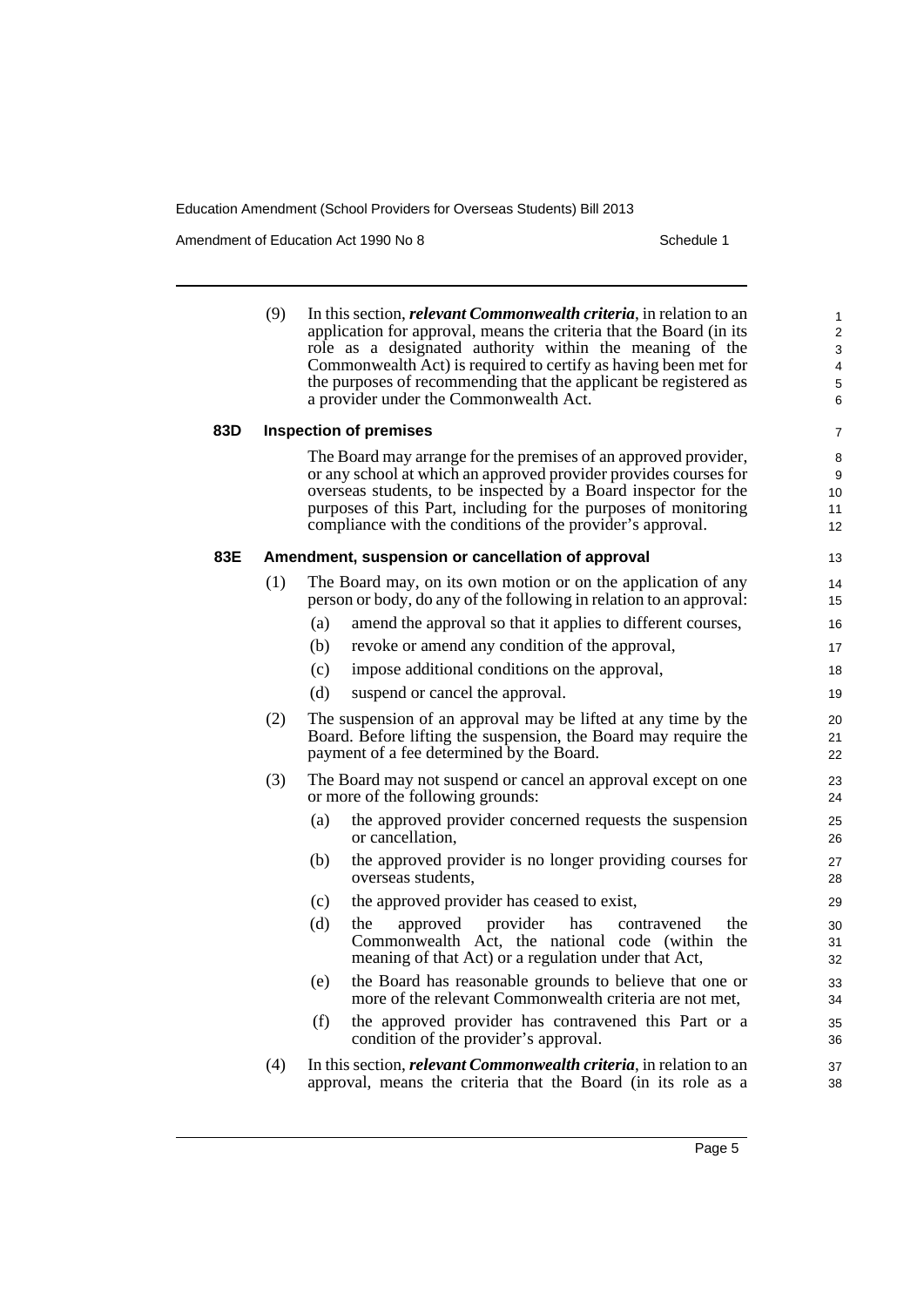Schedule 1 Amendment of Education Act 1990 No 8

designated authority within the meaning of the Commonwealth Act) would be required to certify as having been met if the Board were to recommend afresh that the provider concerned be registered as a provider under the Commonwealth Act.

34 35 36

#### **83F Requirements relating to approval decisions of Board**

- (1) Before the Board makes any decision under this Part, the Board must:
	- (a) cause written notice of the proposed decision to be given to the provider concerned, and
	- (b) give the provider a reasonable opportunity to make representations to the Board in relation to the proposed decision.
- (2) Subsection (1) (b) does not apply if the Board is of the opinion that it is in the public interest for the decision to have effect immediately.
- (3) In making a decision under this Part, the Board must have regard to any representations made under this section in relation to the proposed decision.
- (4) Notice of any decision under this Part by the Board, together with the reasons for the decision, must be given to the provider to which the decision relates.
- (5) This section does not apply to a decision to require a provider to provide further information in relation to an application for approval or a decision to grant such an application unconditionally.

#### **83G Offences relating to advertising of courses for overseas students**

- (1) A person must not falsely advertise or otherwise falsely represent that a person is or has been approved by the Board to provide a course to overseas students.
- (2) A person must not advertise or otherwise represent that a person will or is, or is likely, to be approved by the Board to provide a course to overseas students.

Maximum penalty: 200 penalty units.

#### **83H Information may be given to other bodies**

(1) The Board may disclose to any agency of the State or the Commonwealth or of any other State or Territory or, to the extent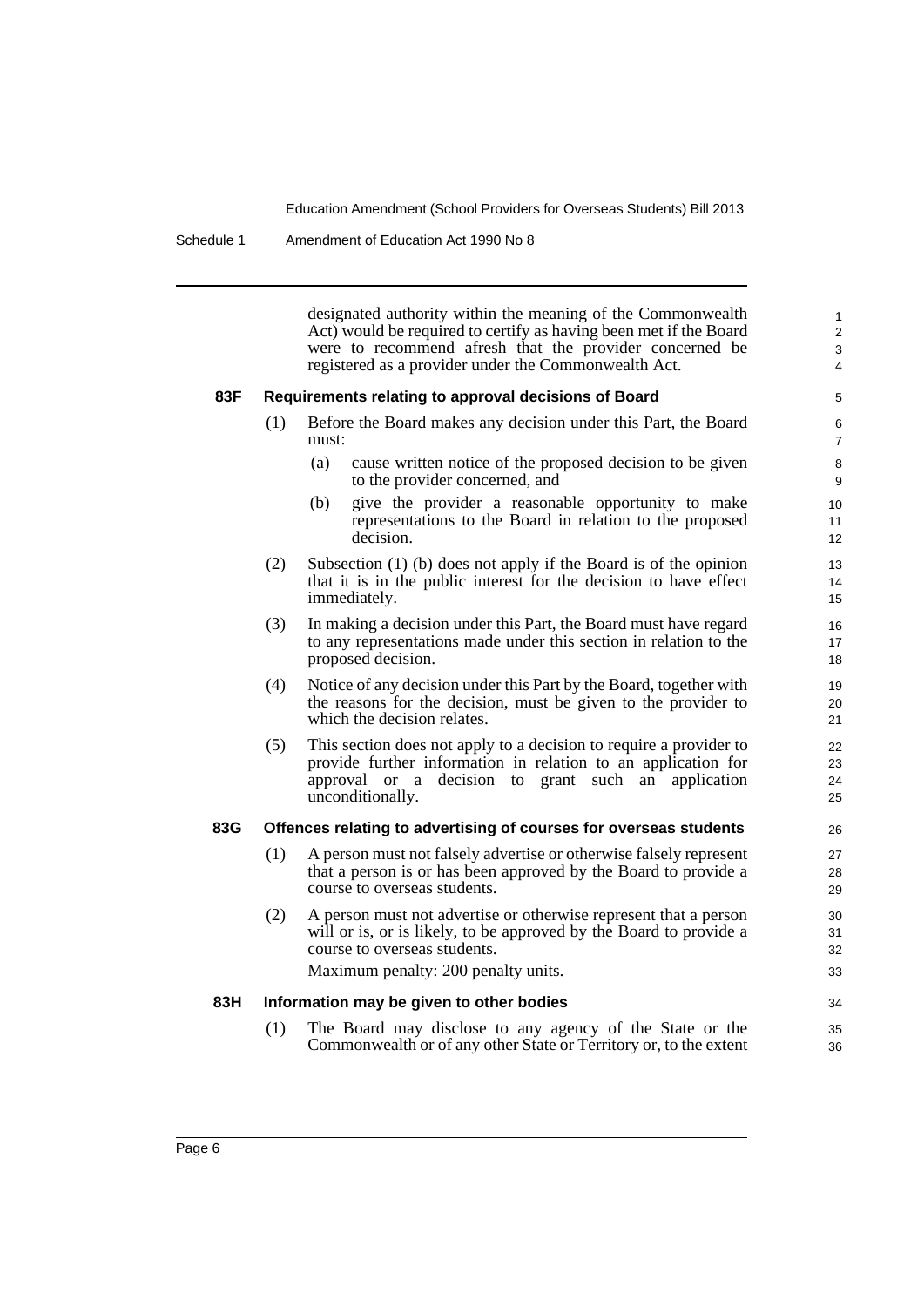Amendment of Education Act 1990 No 8 Schedule 1

|       |                                                                                             |      |           | authorised by the regulations, any other person any information<br>the Board has about or arising from:                                                                                                                                     | 1<br>$\overline{2}$ |  |
|-------|---------------------------------------------------------------------------------------------|------|-----------|---------------------------------------------------------------------------------------------------------------------------------------------------------------------------------------------------------------------------------------------|---------------------|--|
|       |                                                                                             | (a)  |           | an application for approval under this Part, or                                                                                                                                                                                             | 3                   |  |
|       |                                                                                             | (b)  |           | the approval of providers to provide courses to overseas<br>students, or                                                                                                                                                                    | 4<br>5              |  |
|       |                                                                                             | (c)  | provider. | any action taken by the Board in relation to an approved                                                                                                                                                                                    | 6<br>7              |  |
|       | (2)                                                                                         |      |           | In disclosing any information in accordance with this section or<br>under a provision of a corresponding law, the Board does not<br>contravene any obligation, whether imposed by any other Act or<br>law, not to disclose the information. | 8<br>9<br>10<br>11  |  |
|       | (3)                                                                                         |      |           | In this section, <i>corresponding law</i> means the law of the<br>Commonwealth (including the Commonwealth Act), or of<br>another State or Territory, relating to education or training.                                                    | 12<br>13<br>14      |  |
| [5]   | Section 102 Functions of the Board                                                          |      |           |                                                                                                                                                                                                                                             | 15                  |  |
|       | Insert after section $102(2)$ (b):                                                          |      |           |                                                                                                                                                                                                                                             |                     |  |
|       |                                                                                             | (b1) |           | to approve providers to provide courses to overseas<br>students under Part 7A,                                                                                                                                                              | 17<br>18            |  |
| [6]   |                                                                                             |      |           | Section 107 Applications for reviews of certain decisions                                                                                                                                                                                   | 19                  |  |
|       | Insert after section $107$ (1) (e1):                                                        |      |           |                                                                                                                                                                                                                                             |                     |  |
|       |                                                                                             | (e2) |           | a decision of the Board:                                                                                                                                                                                                                    | 21                  |  |
|       |                                                                                             |      | (i)       | to refuse to grant approval under Part 7A, or                                                                                                                                                                                               | 22                  |  |
|       |                                                                                             |      | (ii)      | to impose conditions on, amend, suspend or cancel<br>such an approval,                                                                                                                                                                      | 23<br>24            |  |
| $[7]$ |                                                                                             |      |           | Section 108 Determination of application by the Tribunal                                                                                                                                                                                    | 25                  |  |
|       | Insert after section 108 (2):                                                               |      |           |                                                                                                                                                                                                                                             | 26                  |  |
|       | (3)<br>This section does not apply in relation to a decision of the Board<br>under Part 7A. |      |           |                                                                                                                                                                                                                                             |                     |  |
|       |                                                                                             |      |           | Note. Accordingly, sections 63 and 65 of the Administrative Decisions<br>Tribunal Act 1997 apply.                                                                                                                                           | 29<br>30            |  |
| [8]   | Section 109 Failure of Board to make a recommendation or decision                           |      |           |                                                                                                                                                                                                                                             | 31                  |  |
|       | Insert after section $109(1)(c)$ :                                                          |      |           |                                                                                                                                                                                                                                             |                     |  |
|       |                                                                                             | (d)  |           | an application to the Board for approval to provide courses<br>to overseas students.                                                                                                                                                        | 33<br>34            |  |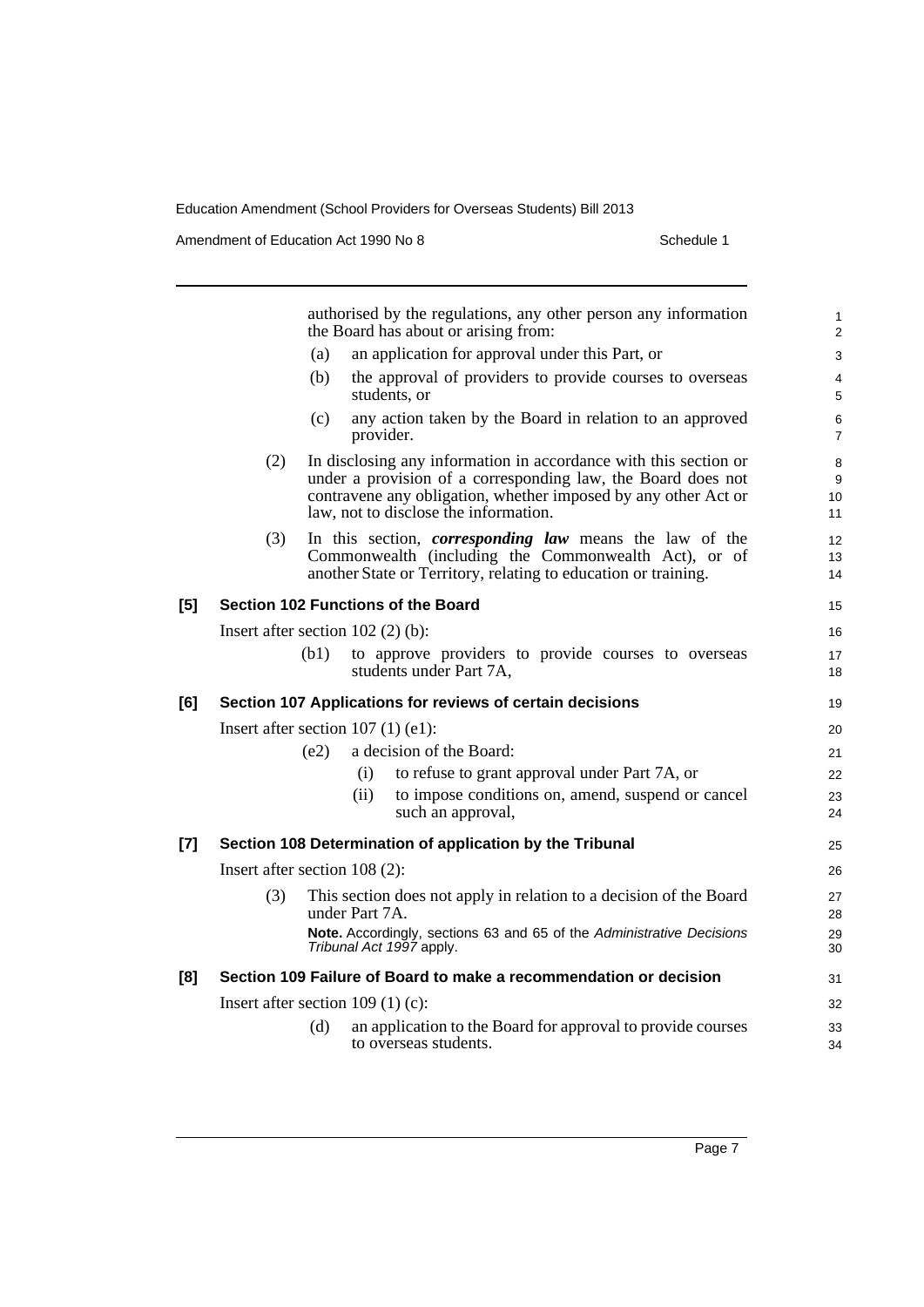| [9]    | <b>Section 121 Entry to premises</b>                                                                                                                                                                                                                                                                                                                                                                                                                                                                                                                                                                     |                                                                                    |                                                                                                                            |                  |  |
|--------|----------------------------------------------------------------------------------------------------------------------------------------------------------------------------------------------------------------------------------------------------------------------------------------------------------------------------------------------------------------------------------------------------------------------------------------------------------------------------------------------------------------------------------------------------------------------------------------------------------|------------------------------------------------------------------------------------|----------------------------------------------------------------------------------------------------------------------------|------------------|--|
|        | Insert after section $121$ (1):                                                                                                                                                                                                                                                                                                                                                                                                                                                                                                                                                                          |                                                                                    |                                                                                                                            |                  |  |
|        | (1A)                                                                                                                                                                                                                                                                                                                                                                                                                                                                                                                                                                                                     | For the purposes of an inspection of premises under Part 7A, a<br>Board inspector: |                                                                                                                            |                  |  |
|        |                                                                                                                                                                                                                                                                                                                                                                                                                                                                                                                                                                                                          | (a)                                                                                | is at all reasonable times to have full and free access to the<br>premises and any documents that are on the premises, and | $\,$ 5 $\,$<br>6 |  |
|        |                                                                                                                                                                                                                                                                                                                                                                                                                                                                                                                                                                                                          | (b)                                                                                | may remove, or make copies of, any such documents.                                                                         | $\overline{7}$   |  |
| $[10]$ | <b>Section 123 Evidence</b>                                                                                                                                                                                                                                                                                                                                                                                                                                                                                                                                                                              |                                                                                    |                                                                                                                            |                  |  |
|        | Insert after section $123(5)$ :                                                                                                                                                                                                                                                                                                                                                                                                                                                                                                                                                                          |                                                                                    |                                                                                                                            |                  |  |
|        | (6)<br>In any proceedings under this Act, a certificate purporting to be<br>authenticated by the Board, or to be signed by an officer<br>prescribed by the regulations, stating any of the following matters<br>is admissible in evidence and is prima facie evidence of the<br>matters stated in the certificate:<br>that a person or body was or was not, on a day or during a<br>(a)<br>period specified, an approved provider (within the<br>meaning of Part 7A),<br>that a person or body, as such a provider, was or was not<br>(b)<br>approved to provide courses generally, a specified class of |                                                                                    |                                                                                                                            |                  |  |
|        |                                                                                                                                                                                                                                                                                                                                                                                                                                                                                                                                                                                                          |                                                                                    | courses or a specified course.                                                                                             | 20               |  |
| $[11]$ | <b>Section 131 Rules of Board</b>                                                                                                                                                                                                                                                                                                                                                                                                                                                                                                                                                                        |                                                                                    |                                                                                                                            |                  |  |
|        | Omit "registration and accreditation set out in Parts 7 and 8" from<br>section $131$ (1A).                                                                                                                                                                                                                                                                                                                                                                                                                                                                                                               |                                                                                    |                                                                                                                            |                  |  |
|        | Insert instead "registration, approval and accreditation set out in Parts 7–8".                                                                                                                                                                                                                                                                                                                                                                                                                                                                                                                          |                                                                                    |                                                                                                                            |                  |  |
| $[12]$ | Schedule 3 Savings, transitional and other provisions                                                                                                                                                                                                                                                                                                                                                                                                                                                                                                                                                    |                                                                                    |                                                                                                                            |                  |  |
|        | Insert at the end of clause $2(1)$ :                                                                                                                                                                                                                                                                                                                                                                                                                                                                                                                                                                     |                                                                                    |                                                                                                                            |                  |  |
|        |                                                                                                                                                                                                                                                                                                                                                                                                                                                                                                                                                                                                          |                                                                                    | any other Act that amends this Act                                                                                         | 27               |  |